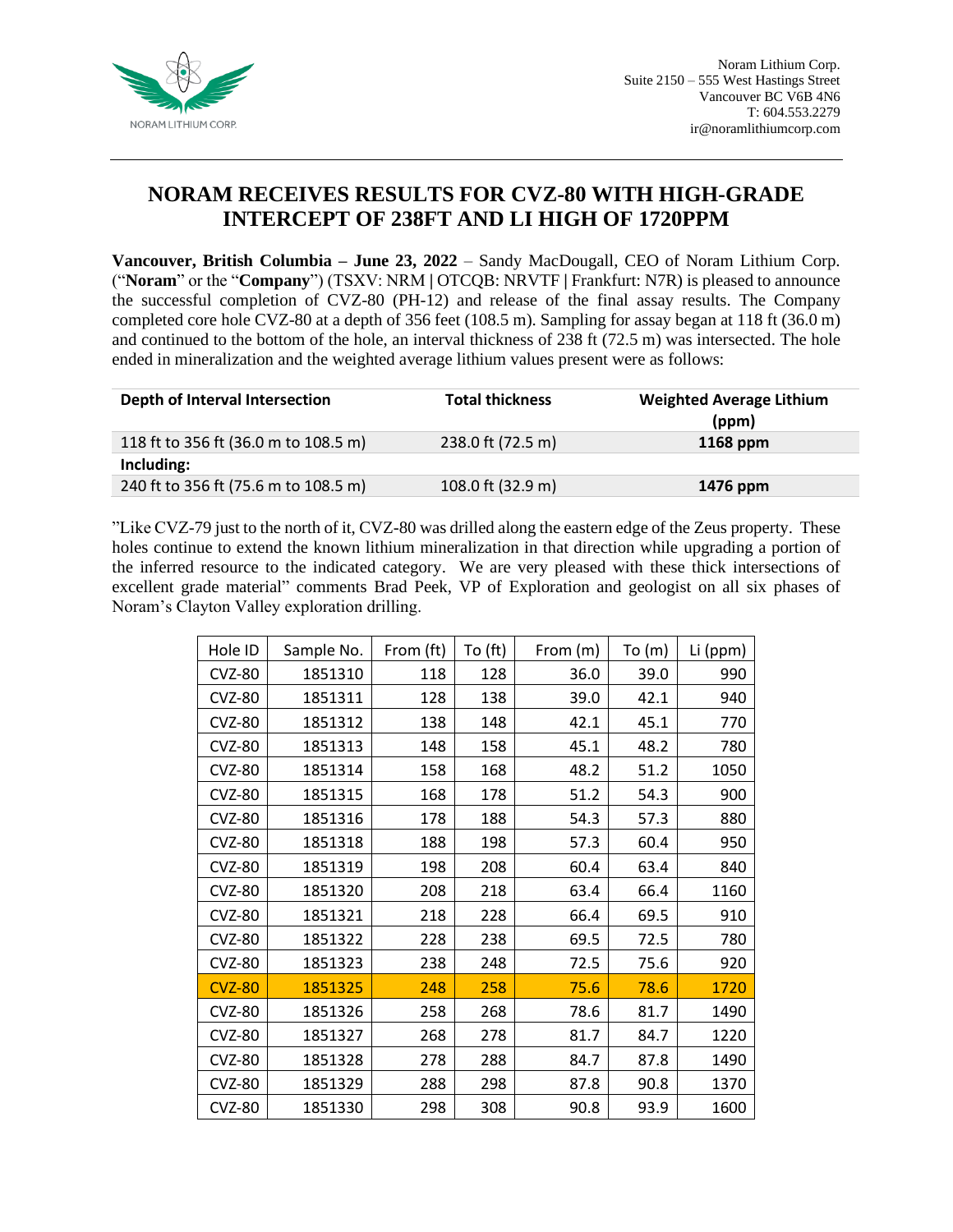| <b>CVZ-80</b> | 1851331 | 308 | 318 | 93.9  | 96.9  | 1500 |
|---------------|---------|-----|-----|-------|-------|------|
| <b>CVZ-80</b> | 1851333 | 318 | 328 | 96.9  | 100.0 | 1500 |
| <b>CVZ-80</b> | 1851334 | 328 | 338 | 100.0 | 103.0 | 1450 |
| <b>CVZ-80</b> | 1851335 | 338 | 348 | 103.0 | 106.1 | 1510 |
| <b>CVZ-80</b> | 1851336 | 348 | 356 | 106.1 | 108.5 | 1360 |

*Table 1 – Sample results from CVZ-80 from 118 ft to a depth of 356 ft.*

The samples were analyzed by the ALS laboratory in Reno, Nevada. QA/QC samples were included in the sample batch and returned values that were within their expected ranges.



*Figure 2 – Location of all past drill holes (Phase I to Phase V) previously completed in addition to the 12 holes completed for Phase VI. Phase VI holes are indicated in purple.*

The technical information contained in this news release has been reviewed and approved by Brad Peek., M.Sc., CPG, who is a Qualified Person with respect to Noram's Clayton Valley Lithium Project as defined under National Instrument 43-101.

## **About Noram Lithium Corp.**

Noram Lithium Corp. (TSXV: NRM **|** OTCQB: NRVTF **|** Frankfurt: N7R) is a well-financed Canadian based advanced Lithium development stage company with less than 90 million shares issued and a fully funded treasury. Noram is aggressively advancing its Zeus Lithium Project in Nevada from the development-stage level through the completion of a Pre-Feasibility Study in 2022.

The Company's flagship asset is the Zeus Lithium Project ("Zeus"), located in Clayton Valley, Nevada. The Zeus Project contains a current 43-101 measured and indicated resource estimate\* of **363 million tonnes grading 923 ppm**